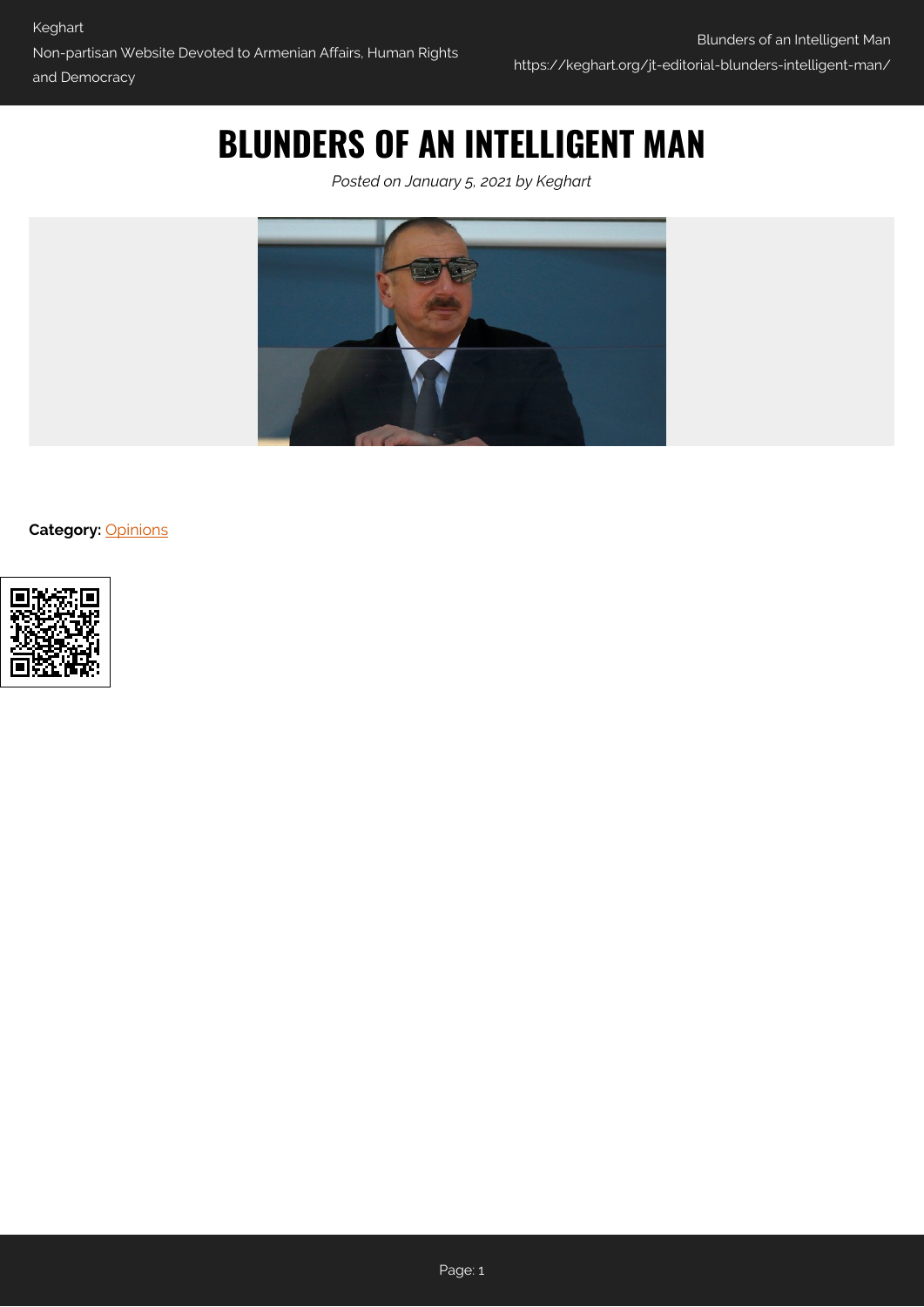### **Keghart.org, Editorial**, 5 January 2021

Moscow State Institute of International Relations (MGIMO) is the Harvard of Russia. It's the alma mater of the largest number of Russian *Forbes* magazine list members and representatives of the Russian political elite. Sergei Lavrov, Russia's foreign minister; Irina Bekova, ex-director-general of UNESCO; and historian Sergo Mikoyan are graduates of MGIMO. So is President Ilham Aliyev of Azerbaijan who after receiving his PhD in history and international relations lectured at his alma mater for four years. He later became first vice-president of SOCAR (Azerbaijan State Petroleum Company). This is by way of saying that although his looks, body language, and lumbering walk may suggest his I.Q might be close to that of room temperature, Aliyev is not an imbecile. That being the case, it's difficult to understand his two recent huge blunders which endanger his and Azerbaijan's future.

His demand for Armenia's unconditional surrender was a sound military goal if his aim was the annihilation of Armenia or its conquest. But Aliyev knows Moscow would not allow the destruction of Armenia or its absorption into Azerbaijan. As well, his land grab doesn't make sense because it guarantees the conflict's perpetuity. Aliyev's greed is not only hugely humiliating to Armenians but gives a first-class incentive to Armenia to turn the tables at the earliest opportunity.

Aliyev's intelligence didn't interfere with his bloodlust. Thus, he didn't stop—let alone arrest--his troops who were beheading POWs. He watched with glee as the country he ruled turned into a Hieronymus Bosch painting come to life.

If a nation's first wish is to live in amity with its neighbor, it should not try to erode that nation's selfrespect. The greater a people's degradation at the hands of their enemy the deeper and more lasting will be the resentment and stronger its eventual reaction. Azerbaijan will run out of oil in less than twenty years. Without oil, Azerbaijan is another Bangladesh, according to an American professor/political analyst. And unlike, say, Saudi Arabia, Azerbaijan hasn't invested in new technologies to guarantee its economic future when the oil wells dry up. The reduced revenues and growing population will curtail Azerbaijan's "defense" budget.

It's widely accepted by historians and politicians that the Second World War was the sequel to the First World War. The harsh terms of the Treaty of Versailles (imposed upon a downsized Germany by the victorious Allies) led to the Second World War a mere nineteen years later. Germans, not just their government, saw the treaty as unfair and extremely harsh. Thus, when a former painter from Austria promised the recovery of everything Germany had lost, they lined up to support him.

Of all the people who should have been restrained about Azerbaijan recent land grab, Aliyev should have been the first. In his sixty or so years, he must have learned a few essential facts about Armenians: Armenians have survived for thousands of years despite the toughest man-made calamities (arena of competing empires, the Battle of Manazgerd which opened Armenia's gates to the Seljuk Turks, the disappearance of the Armenian and Cilician kingdoms, the mass settlement in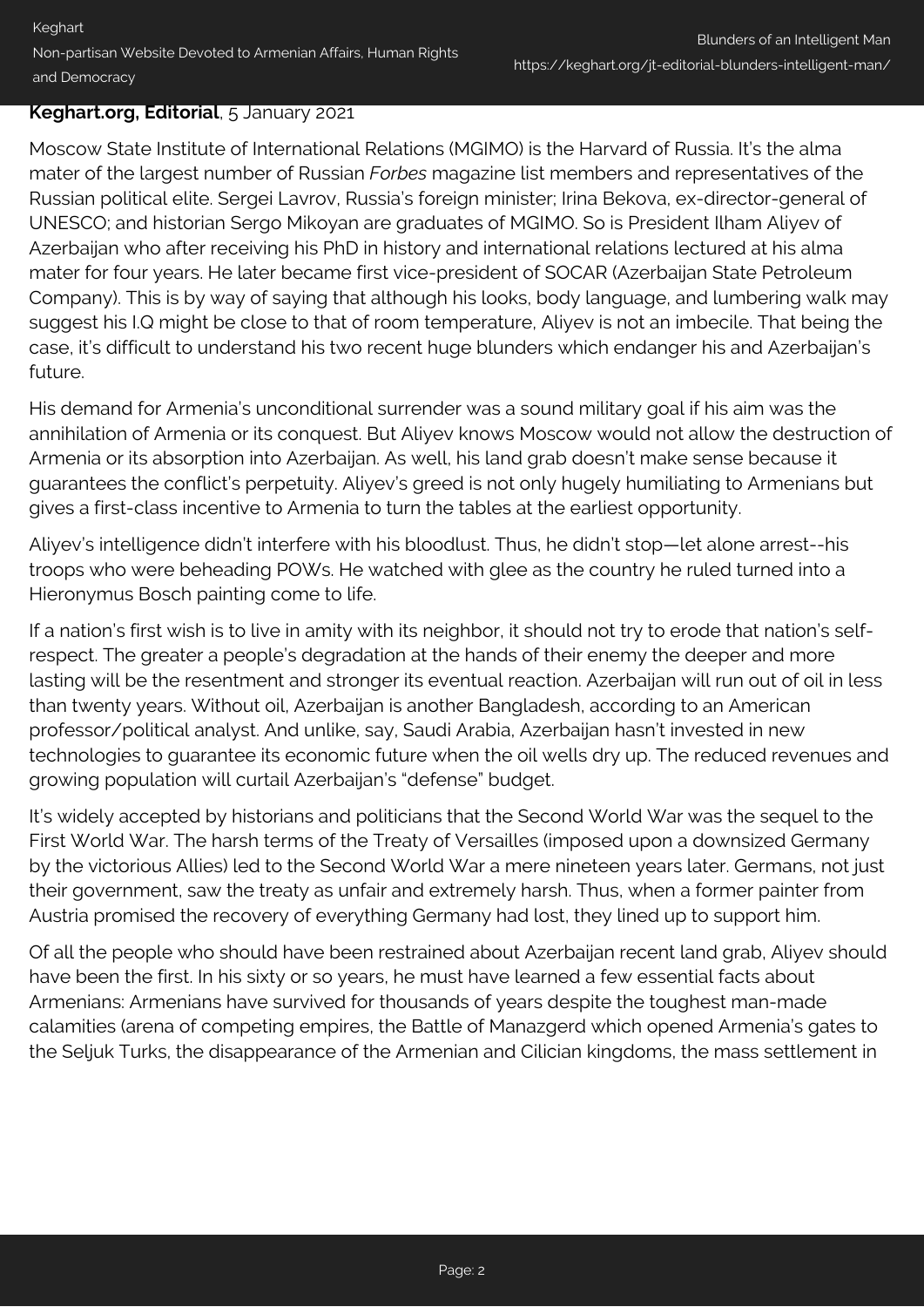the early 17<sup>th</sup> century to Iran, the Hamidian Massacres, the Armenian Genocide) and nature's heavy club (earthquakes). He surely knows that seven million Diaspora Armenians are inordinately attached to their homeland. He should have known Armenians would not accept Azeri occupation of their lands. And down the road it will be the tenacious Armenians who will decide when the shooting will start.

Aliyev's next blunder was providing Erdogan the red carpet so that NATO-trained Turkish generals, technicians, and experts in modern warfare could march to Baku and precipitate the firing of Azerbaijan's defense minister, if not the foreign minister. Now Turkish troops are also in Artsakh. Aliyev has yet to grasp that President Recep Erdogan's Pan-Turkish fantasy or a resurrected Ottoman Empire can easily make Azerbaijan a province of Turkey and Aliyev a gofer for Erdogan. The highway which will connect Azerbaijan to Nakhichevan through southern Armenia is more important to Turkey than to Azerbaijan. It's the first link in Erdogan's fantasy of a Pan-Turkic Empire. Finally, if Turkey takes over Azerbaijan, America will not demand that it withdraw because Turkey's presence would mean reduction in Russian influence in the region. "One nation, two states" indeed.

Aliyev, an intelligent man who has recently behaved like an imbecile, doesn't realize that Armenia is Azerbaijan's shield against Turkish expansionism. No matter how cunningly Erdogan sugarcoats the medicine, Aliyev would lose his position and Azerbaijan its sovereignty to Turkey if Aliyev goes along Erdogan's Pan-Turkic Empire dream. Aliyev will become a figurehead taking his orders from Ankara. Eventually, there will be an uprising by Azeri nationalists and the minorities to drive out Erdogan's henchmen, and Aliyev along with them.

People who remember the Pan-Arab movement of the late '50s might remember the unification (1958) of Syria with much bigger and stronger Egypt with Gamal Abdul Nasser as president of the new country—United Arab Republic (UAR). To make sure the new country would not be perceived as created by the political elites of both countries, plebiscites were held and both peoples backed unification. Cairo became the capital of UAR and the Egyptian currency became that of UAR. The new country—which was hoped to encourage other Arab states to join—lasted barely three years because the asymmetrical relationship made Syrians feel marginalized in their own country. The Syrian military, businessmen, and citizens bridled that decisions were being made in Cairo, and Syrians often had to travel to Egypt's capital to get things done.

The similarities between the Cairo/Damascus pairing with Ankara/Baku are remarkable. If Prof. Aliyev doesn't want to lose his country to Turkey, he better start easing out the Turkish military from Artsakh and Azerbaijan. For before he can say "*bir, eekee, euch*," Erdogan might—with Azeri Pan-Turanists—ease out Aliyev and declare Azerbaijan united to Turkey.